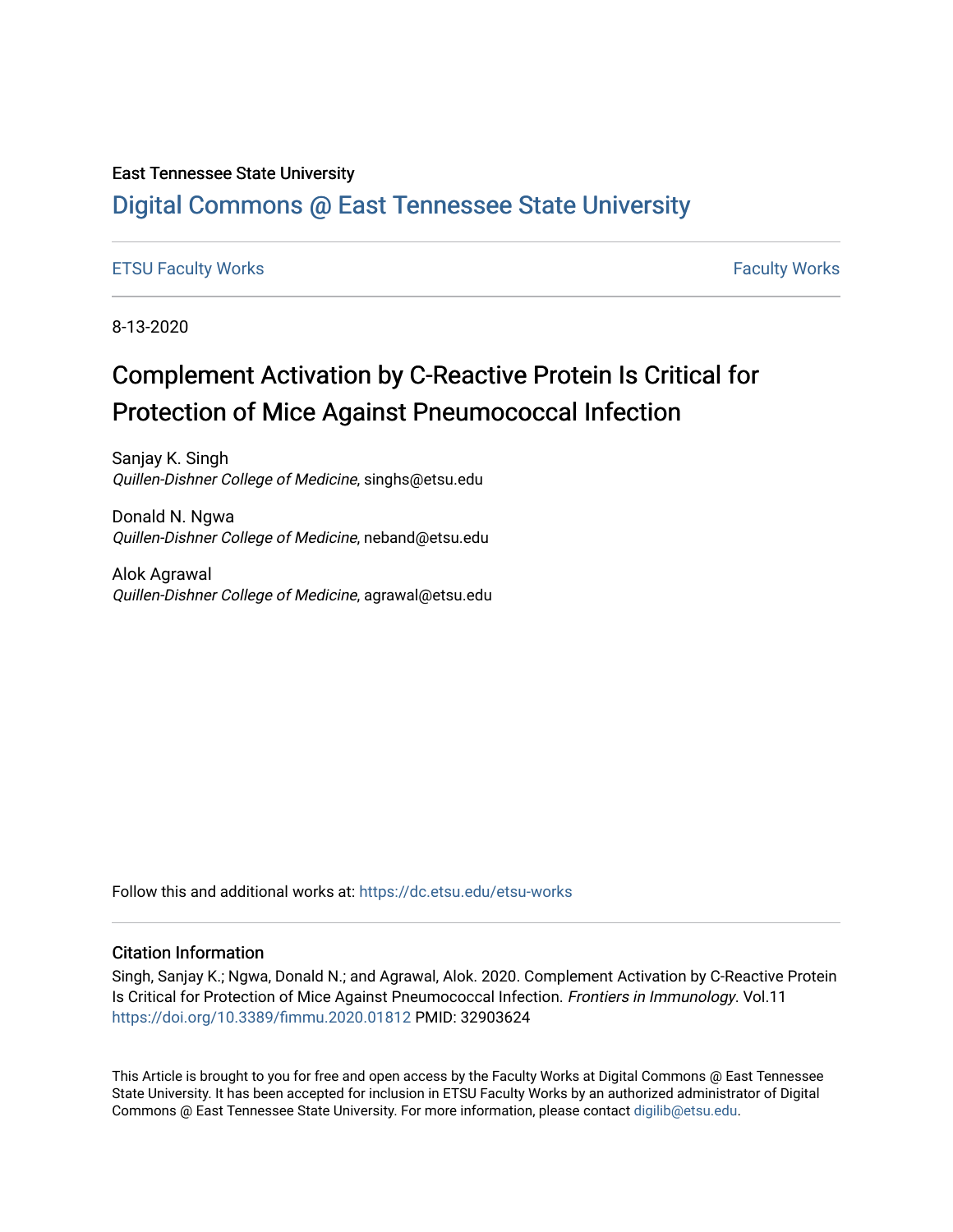# Complement Activation by C-Reactive Protein Is Critical for Protection of Mice Against Pneumococcal Infection

# Copyright Statement

© 2020 Singh, Ngwa and Agrawal. This is an open-access article distributed under the terms of the [Creative Commons Attribution License \(CC BY\).](http://creativecommons.org/licenses/by/4.0/) The use, distribution or reproduction in other forums is permitted, provided the original author(s) and the copyright owner(s) are credited and that the original publication in this journal is cited, in accordance with accepted academic practice. No use, distribution or reproduction is permitted which does not comply with these terms.

# Creative Commons License



This work is licensed under a [Creative Commons Attribution 4.0 International License.](https://creativecommons.org/licenses/by/4.0/)

This article is available at Digital Commons @ East Tennessee State University: <https://dc.etsu.edu/etsu-works/9426>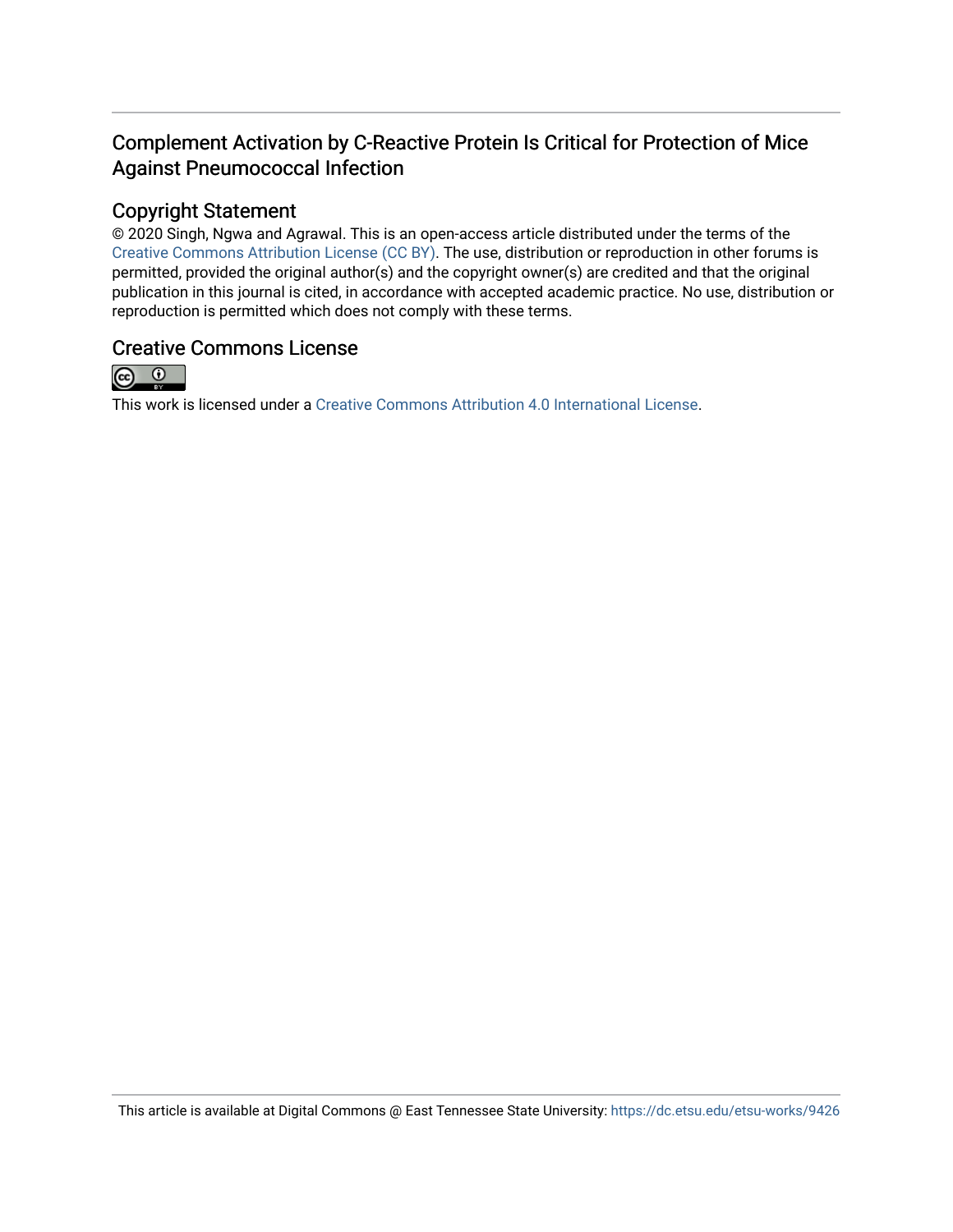



# Complement Activation by [C-Reactive Protein Is Critical for](https://www.frontiersin.org/articles/10.3389/fimmu.2020.01812/full) Protection of Mice Against Pneumococcal Infection

#### [Sanjay K. Singh](http://loop.frontiersin.org/people/1001588/overview)† , Donald N. Ngwa† and [Alok Agrawal\\*](http://loop.frontiersin.org/people/559726/overview)

*Department of Biomedical Sciences, James H. Quillen College of Medicine, East Tennessee State University, Johnson City, TN, United States*

C-reactive protein (CRP), a component of the innate immune system, is an

**OPEN ACCESS** 

#### Edited by:

*Kenji Daigo, Nippon Medical School, Japan*

#### Reviewed by:

*Christine Gaboriaud, UMR5075 Institut de Biologie Structurale (IBS), France Kenneth Reid, University of Oxford, United Kingdom*

> \*Correspondence: *Alok Agrawal [agrawal@etsu.edu](mailto:agrawal@etsu.edu)*

*†These authors have contributed equally to this work*

#### Specialty section:

*This article was submitted to Molecular Innate Immunity, a section of the journal Frontiers in Immunology*

Received: *11 May 2020* Accepted: *07 July 2020* Published: *13 August 2020*

#### Citation:

*Singh SK, Ngwa DN and Agrawal A (2020) Complement Activation by C-Reactive Protein Is Critical for Protection of Mice Against Pneumococcal Infection. Front. Immunol. 11:1812. doi: [10.3389/fimmu.2020.01812](https://doi.org/10.3389/fimmu.2020.01812)*

antipneumococcal plasma protein. Human CRP has been shown to protect mice against infection with lethal doses of *Streptococcus pneumoniae* by decreasing bacteremia. *in vitro*, CRP binds to phosphocholine-containing substances, such as pneumococcal C-polysaccharide, in a  $Ca^{2+}$ -dependent manner. Phosphocholine-complexed human CRP activates the complement system in both human and murine sera. The mechanism of antipneumococcal action of CRP *in vivo*, however, has not been defined yet. In this study, we tested a decades-old hypothesis that the complement-activating property of phosphocholine-complexed CRP contributes to protection of mice against pneumococcal infection. Our approach was to investigate a CRP mutant, incapable of activating murine complement, in mouse protection experiments. We employed site-directed mutagenesis of CRP, guided by its three-dimensional structure, and identified a mutant H38R which, unlike wild-type CRP, did not activate complement in murine serum. Substitution of  $His<sup>38</sup>$  with Arg in CRP did not affect the pentameric structure of CRP, did not affect the binding of CRP to pneumococci, and did not decrease the stability of CRP in mouse circulation. Employing a murine model of pneumococcal infection, we found that passively administered H38R CRP failed to protect mice against infection. Infected mice injected with H38R CRP showed no reduction in bacteremia and did not survive longer, as opposed to infected mice treated with wild-type CRP. Thus, the hypothesis that complement activation by phosphocholine-complexed CRP is an antipneumococcal effector function was supported. We can conclude now that complement activation by phosphocholine-complexed CRP is indeed essential for CRP-mediated protection of mice against pneumococcal infection.

Keywords: C-reactive protein, acute phase response, complement, inflammation, pneumococcal infection

# INTRODUCTION

C-reactive protein (CRP) is a multifunctional component of the acute phase response and innate host defense machinery [\(1,](#page-7-0) [2\)](#page-7-1). CRP is composed of five identical subunits arranged as a cyclic pentamer [\(3,](#page-7-2) [4\)](#page-7-3). Each subunit has a phosphocholine (PCh)-binding site through which CRP binds to PCh-containing substances such as C-polysaccharide (PnC) of the cell wall of Streptococcus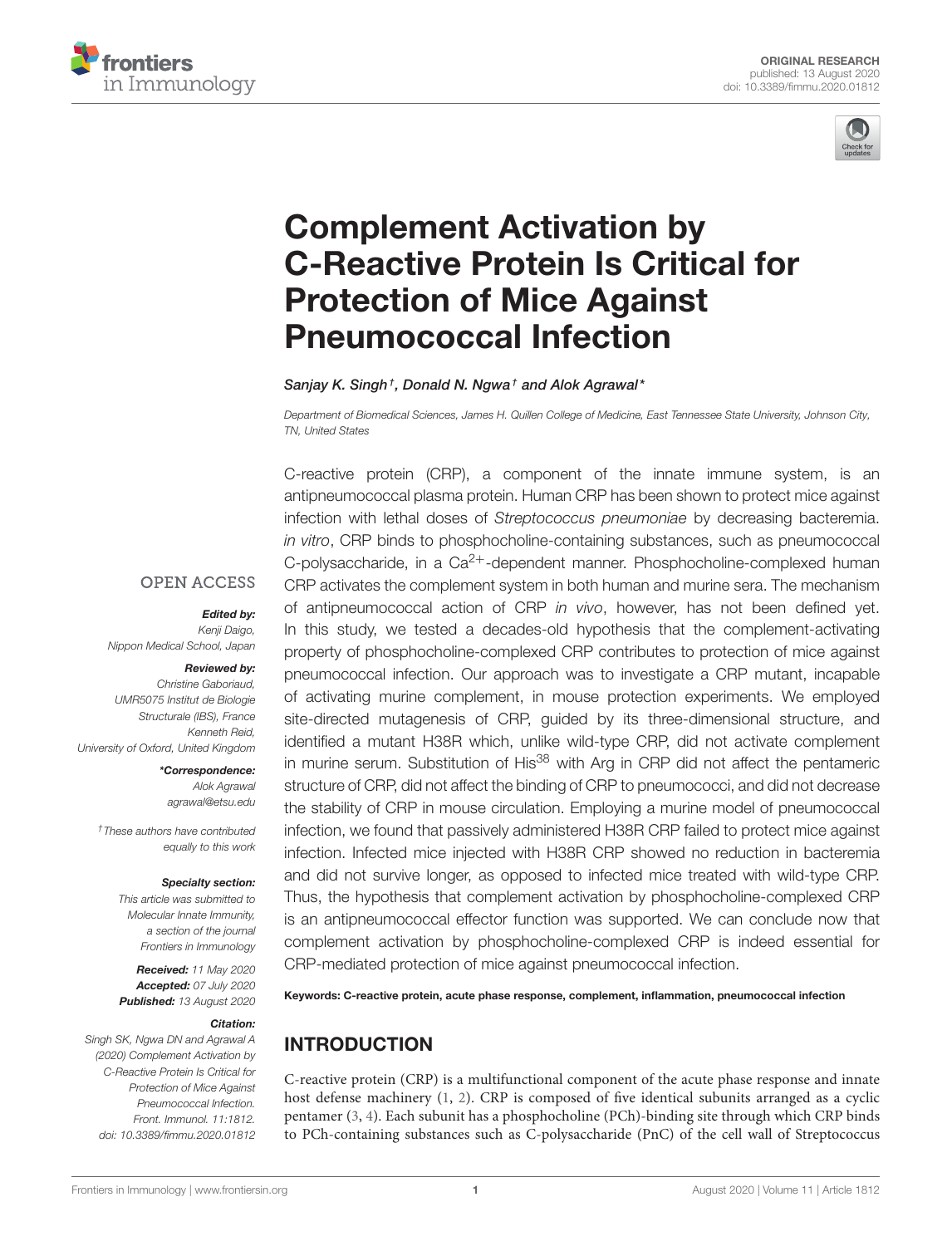pneumoniae, in a  $Ca^{2+}$ -dependent manner [\(3](#page-7-2)[–6\)](#page-7-4). After complexing with a ligand such as PnC, CRP activates the complement system [\(7,](#page-8-0) [8\)](#page-8-1). Human CRP activates complement in both human and murine sera [\(9,](#page-8-2) [10\)](#page-8-3). In human serum, CRP binds to C1q and activates the classical pathway of complement [\(7\)](#page-8-0). Since human CRP does not interact with murine C1q, it is not known which pathway is utilized by human CRP to activate murine complement [\(9\)](#page-8-2).

The C1q-binding site of CRP is formed in and around a cleft that is located on the opposite side of the PCh-binding site of the CRP pentamer [\(3,](#page-7-2) [4\)](#page-7-3). The amino acid residues which contribute to the formation of the C1q-binding site of CRP are His<sup>38</sup>, Glu<sup>88</sup>, Asp<sup>112</sup>, Asn<sup>158</sup>, and Tyr<sup>175</sup> from one subunit and Lys<sup>114</sup> from the neighboring subunit. Mutational analysis of these amino acids revealed that His<sup>38</sup>, Asp<sup>112</sup>, and Tyr<sup>175</sup> were critical for binding to C1q and activating complement in human serum [\(11,](#page-8-4) [12\)](#page-8-5). Asp<sup>112</sup> and Tyr<sup>175</sup> appeared to be the C1q contact residues. Three CRP mutants, H38R, D112N, and Y175A have been previously identified as the mutants which displayed reduced binding to C1q and did not activate complement in human serum [\(12\)](#page-8-5).

Human CRP has been shown to protect mice against lethal pneumococcal infection [\(13–](#page-8-6)[16\)](#page-8-7). Although a functioning complement system is required for full CRP-mediated protection, the exact mechanism of action of CRP in protecting mice against pneumococcal infection is not known [\(17](#page-8-8)[–19\)](#page-8-9). Decades ago, it was hypothesized that complement activation by CRP complexed with PCh was responsible for CRP-mediated protection of mice against pneumococcal infection [\(20\)](#page-8-10). This hypothesis could not be tested experimentally at the time due to the unavailability of a CRP mutant which would bind to pneumococci but would not activate complement in murine serum.

Previously, we tested the Y175A CRP mutant for activation of murine complement. We reported that Y175A CRP did not activate human complement but activated murine complement [\(9\)](#page-8-2). Other CRP mutants, H38R and D112N, that did not activate human complement were not tested for murine complement activation earlier. Here, we report that the CRP mutant H38R does not activate murine complement either. The availability of H38R CRP provided us with the needed tool to test the hypothesis that complement activation by PCh-complexed CRP is critical for CRP to protect mice against pneumococcal infection.

## MATERIALS AND METHODS

## Construction and Expression of CRP **Mutants**

The construction of H38A and H38R CRP mutants has been described earlier [\(12\)](#page-8-5). CRP mutants were expressed in CHO cells using the ExpiCHO Expression System (ThermoFisher Scientific) according to manufacturer's instructions. In brief, non-adherent ExpiCHO-S cells (Gibco) were cultured in a shaker flask at 37◦C with 5%  $CO_2$ . Cells (6  $\times$  10<sup>6</sup> cells/ml) were then transfected with mutant CRP cDNA  $(1 \mu g)$  using Expifectamine reagent  $(3.2 \mu g)$  µl/ml). Transfected cells were cultured for 20 h at 37°C with 5% CO<sub>2</sub>. At 20 h post-transfection, ExpiCHO enhancer (6  $\mu$ l/ml) and ExpiCHO feed  $(240 \mu l/ml)$  were added to the transfected cells and the culture was then transferred to 32◦C with 8% CO2. The culture media containing expressed CRP mutants were harvested 14 days post-transfection.

#### Purification of CRP

WT CRP was purified exactly as described previously, and the same method was used to purify CRP mutants H38A and H38R [\(21\)](#page-8-11). In brief, CRP was purified by  $Ca^{++}$ -dependent affinity chromatography on a PCh-Sepharose column (Pierce), followed by gel filtration on a Superose12 column (GE Healthcare) using the Biologic Duo Flow Protein Purification System (Bio-Rad). Purified CRP was stored in TBS (10 mM Tris-HCl, pH 7.2, containing 150 mM NaCl) containing  $2 \text{ mM }$  CaCl<sub>2</sub> at  $4\text{°C}$  and was used within 10 days. The purity and pentameric structure of CRP mutants were determined by SDS-PAGE and gel filtration.

For use in mice, purified CRP was treated with the Detoxi-Gel Endotoxin Removing Gel (ThermoFisher Scientific) according to manufacturer's instructions. The concentration of endotoxin in all CRP preparations, as determined by using the Limulus Amebocyte Lysate kit QCL-1000 (Lonza), was <2.2 endotoxin units per 25 µg CRP.

#### Murine Complement Activation Assay

First, poly-L-lysine-PnC (P-PnC) was synthesized, as described previously  $(22)$ , with some modifications. Briefly,  $200 \mu l$  of 1 mg/ml PnC (Statens Serum Institute, 3459) was slowly added to 10 ml of 10 mM NaOH. Then, 10 mg of cyanuric chloride (Sigma, C95501) was added, followed by the addition of 2 ml of poly-L-lysine (200  $\mu$ g/ml in H<sub>2</sub>O), to the mixture. After adjusting the pH to 8.2 using NaOH, the mixture was incubated for 2 h at 4◦C with occasional stirring. The resulting P-PnC (poly-Llysine ∼20µg/ml and PnC ∼100µg/ml) was stored at 4◦C; a 1:4 dilution of this preparation was used to coat microtiter wells for the following assays.

Binding of CRP to the PCh ligand P-PnC was evaluated as follows: Microtiter wells were coated with P-PnC in 100 µl TBS, overnight at 4◦C. The unreacted sites were blocked with TBS containing 0.5% gelatin for 1 h at room temperature. CRP, diluted in TBS containing  $2 \text{ mM } CaCl<sub>2</sub>$ , 0.1% gelatin and 0.02 % Tween 20 (TBS-Ca), was then added in duplicate wells and incubated for 2 h at 37◦C. After washing the wells with TBS-Ca, bound CRP was detected by using anti-CRP monoclonal antibody HD2.4 diluted in TBS-Ca. HRP-conjugated goat anti-mouse IgG diluted in TBS-Ca was used as the secondary antibody. Color was developed using ABTS substrate and the OD was read at 405 nm in a plate reader.

Murine complement activation was assessed by measuring the deposition of activated murine C3 on P-PnC-complexed CRP, as follows: Microtiter wells were coated with P-PnC in 100 µl 10 mM phosphate buffer saline, pH 7.2 (PBS), overnight at 4◦C. The unreacted sites were blocked with PBS containing 1% BSA for 1 h at room temperature, followed by rinsing the wells with buffer A (PBS containing 0.1% BSA and 1 mM  $CaCl<sub>2</sub>$ ). CRP diluted in buffer B (buffer A containing 0.01%

**Abbreviations:** CRP, C-reactive protein; PCh, phosphocholine; PnC, pneumococcal C-polysaccharide; P-PnC, poly-L-lysine-conjugated PnC; WT, wild-type.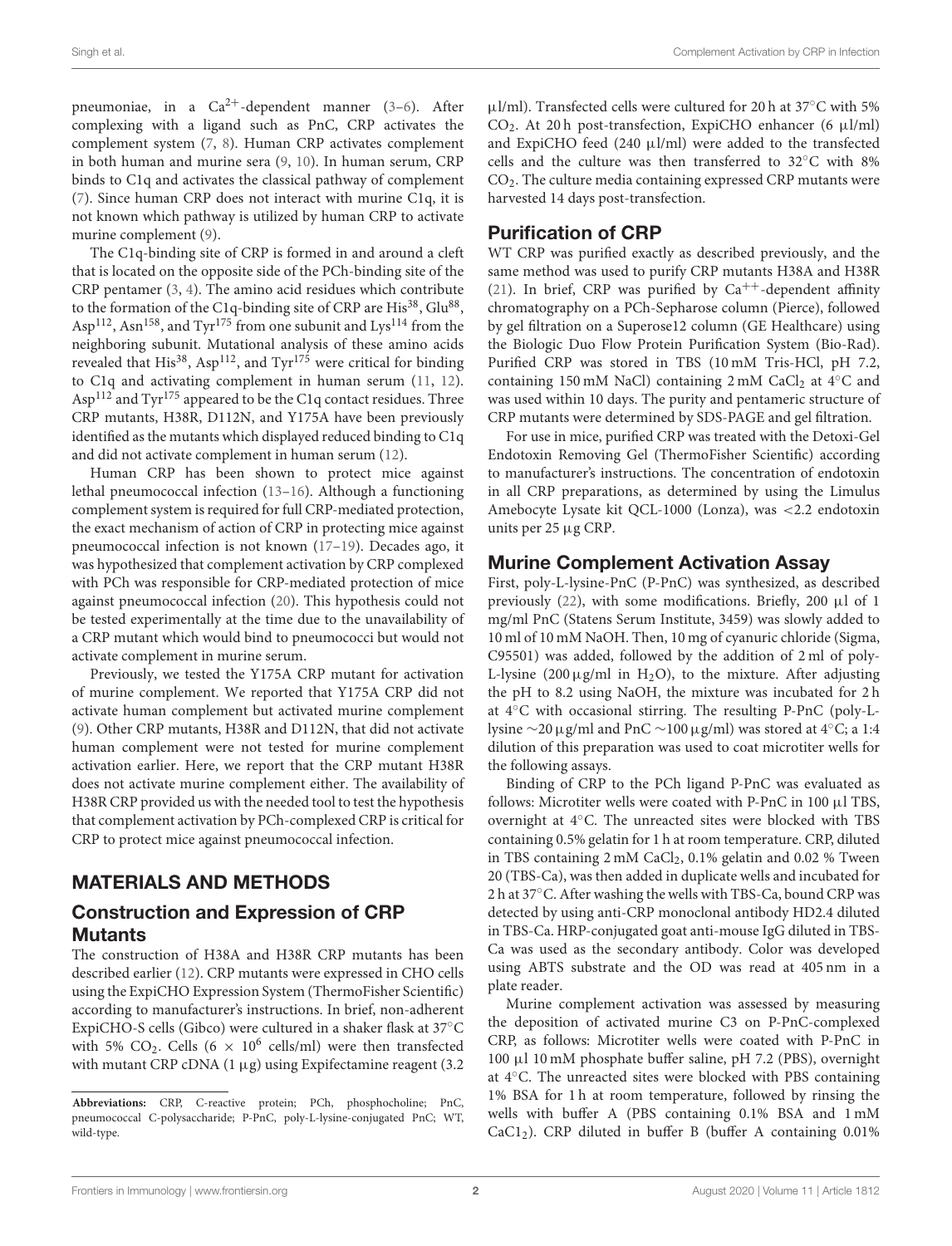Tween 20) was then added in duplicate wells and incubated for 1 h at 37◦C. The wells were washed with buffer B and then with buffer C (PBS containing 1% BSA,  $0.15 \text{ mM }$  CaC1<sub>2</sub> and 0.5 mM MgC12). Normal mouse serum (Innovative Research IGMSC57SER), diluted 1/30 in chilled buffer C, was added to each well and incubated for 30 min at 37◦C, followed by washing with buffer C. Goat anti-mouse C3 antibody (Cappel), diluted 1/750 in buffer C, was added to each well. After 1 h at 37◦C, the wells were washed, and developed with HRP-conjugated bovine anti-goat IgG (Santa Cruz Biotechnology). Color was developed using ABTS substrate and the OD was read at 405 nm in a plate reader.

#### Pneumococcus Binding Assay

Pneumococcus binding assay was performed exactly as described previously [\(16,](#page-8-7) [23\)](#page-8-13). Briefly, microtiter wells were coated with  $10<sup>7</sup>$ CFU of pneumococci overnight at 4◦C. The unreacted sites in the wells were blocked with TBS containing 0.5% gelatin. CRP, diluted in TBS-Ca, was then added to the wells for 2 h at 37◦C. After washing the wells with TBS-Ca, bound CRP was detected by using anti-CRP monoclonal antibody HD2.4. HRP-conjugated goat-anti mouse IgG was used as the secondary antibody. Color was developed using ABTS substrate and the OD was read at 405 nm in a plate reader.

## Clearance of H38R CRP From Mouse **Circulation**

The clearance rate of H38R CRP from the mouse blood was determined as described previously [\(23\)](#page-8-13). Briefly, five mice were injected i.v. with 50  $\mu$ g of H38R CRP in 100  $\mu$ l TBS containing 2 mM CaCl<sup>2</sup> through the tail vein. Blood samples were collected from the tip of the tail after 12, 16, 20, and 24 h, and sera were separated. The concentration of CRP in the sera was measured by ELISA.

#### **Mice**

Male C57BL/6J mice, 8–10 weeks old, were purchased from Jackson Laboratories and used in the protection experiments. All animal studies have been reviewed and approved by the University Committee on Animal Care.

## Pneumococci

Virulent S. pneumoniae type 3, strain WU2 (obtained from Dr. David Briles, University of Alabama, Birmingham, AL), was cultured as described previously [\(23\)](#page-8-13). Single use bacterial aliquot (1 ml) of virulent stock was prepared and stored at −80◦C. For each experiment, an aliquot of frozen pneumococci was thawed in 50 ml Todd-Hewitt broth containing 0.5% yeast extract and incubated at 37◦C with shaking at 125 rpm for 3 h and collected from mid-log phase cultures. The culture was centrifuged at 7,500 rpm for 15 min. The bacterial pellet was washed and resuspended in 10 ml normal saline and the volume adjusted to an absorbance  $A_{600} = 0.29$  (3.5 × 10<sup>8</sup> CFU/ml). The concentration, purity, and viability of pneumococci was confirmed by plating on sheep blood agar plates.

## Mouse Protection Experiments

Mouse protection experiments were performed exactly as described previously [\(24\)](#page-8-14). In brief, mice were injected i.v. with 25 µg CRP. After 30 min, 100 µl of  $3.4 \times 10^8$  CFU/ml of pneumococci was injected. Survival of mice was recorded three times per day for 7 days. To determine bacteremia (CFU/ml), blood samples were collected from each surviving mouse twice daily for the first 3 days, followed by once daily for next 2 days. Blood was diluted and plated on blood agar plates and incubated for 18 h at 37◦C before the colonies were counted. The plotting and statistical analyses of the data were done using the GraphPad Prism 4 software. Statistical significance for survival among the groups was determined by Log-rank test and differences in bacteremia were analyzed by Mann-Whitney test.

# RESULTS

All experiments were performed three times, unless otherwise mentioned, and comparable results were obtained each time. Results of a representative experiment are shown in the figures where the raw data ( $OD<sub>280</sub>$  or  $A<sub>405</sub>$ ) were used to plot the curves.

# H38R CRP Does Not Activate Murine **Complement**

Previously, for murine C3 deposition assays, we used CRP-PnC complexes to activate complement [\(9\)](#page-8-2). However, we failed to generate a reliable murine C3 deposition assay using commercially available batch of PnC at this time. Instead of using CRP-PnC complexes, we used CRP-P-PnC complexes for murine C3 activation. As shown (**[Figure 1A](#page-5-0)**), H38A and H38R CRP mutants bound to P-PnC as well as WT CRP did. In the C3 deposition assay (**[Figure 1B](#page-5-0)**), WT CRP activated murine C3 in a CRP concentration-dependent manner. Like WT CRP, H38A CRP also activated murine C3 in a CRP concentration-dependent manner. Even if the binding of WT CRP and H38A CRP to P-PnC did not differ from each other, H38A CRP was more efficient than WT CRP in activating murine C3. However, H38R CRP did not result in any C3 deposition on CRP-P-PnC, suggesting that H38R CRP was unable to activate murine complement.

## H38R CRP Is Pentameric and Binds to Pneumococci

The elution volume of H38R CRP from the gel filtration column was identical to that of WT CRP (**[Figure 2A](#page-5-1)**), indicating that the molecular weight of H38R CRP was same as WT CRP. SDS-PAGE analysis (**[Figure 2B](#page-5-1)**) of H38R CRP confirmed the purity of the preparation and showed that there was no difference in the molecular weight of the subunits of WT and H38R CRP. Thus, H38R CRP was pentameric. Also, the  $Ca^{2+}$ -dependent binding of H38R CRP to pneumococci was similar to that of WT CRP (**[Figure 2C](#page-5-1)**). We have reported previously that the  $Ca^{2+}$ dependent binding of H38R CRP to PnC and PCh-conjugated BSA was also similar to that of WT CRP [\(12\)](#page-8-5).

#### H38R CRP Is Stable in vivo

We have reported previously that the rate of clearance of WT CRP from mouse circulation was 0.67 µg/ml/h [\(23\)](#page-8-13). To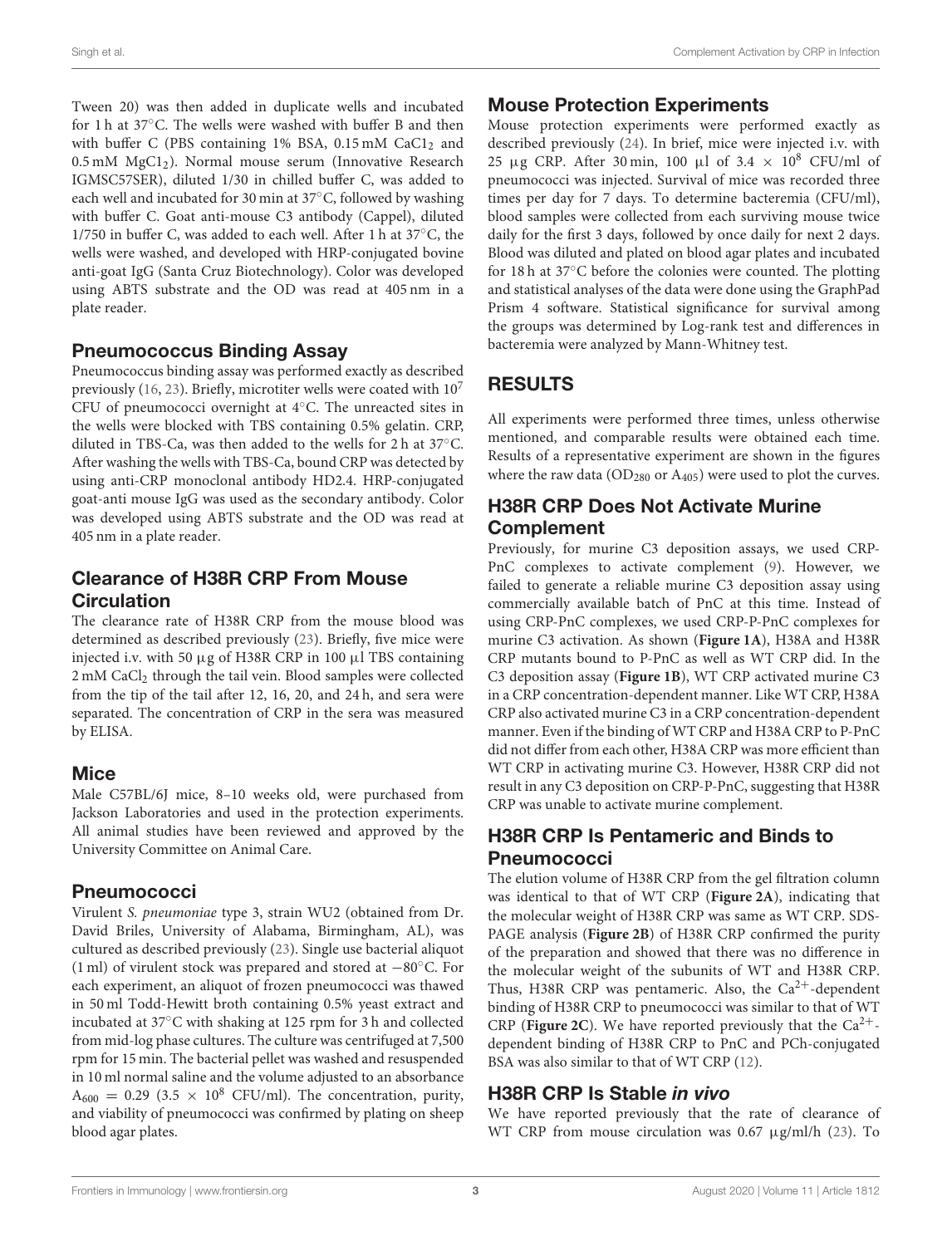

<span id="page-5-0"></span>of three experiments is shown. (A) Binding of CRP to P-PnC. Microtiter wells were coated with P-PnC. CRP diluted in TBS-Ca was added to the wells. Bound CRP was detected by using an anti-CRP antibody. Color was developed and the OD was read at 405 nm. (B) Activation of murine C3 by CRP complexed with P-PnC. Microtiter wells were coated with P-PnC. CRP diluted in TBS-Ca was added to the wells. Normal mouse serum was then added to the wells. Deposited C3 was detected by using goat anti-mouse C3 antibody. Color was developed and the OD was read at 405 nm.

determine the dose of H38R CRP for in vivo use, we evaluated the rate of clearance of H38R CRP from mouse circulation (**[Figure 3](#page-6-0)**). The clearance rate of H38R CRP was found to be 0.20 µg/ml/h, suggesting that the clearance of H38R CRP was not faster than that of WT CRP and that the substitution of His<sup>38</sup> with Arg did not reduce the stability of H38R CRP in vivo.

# H38R CRP Does Not Protect Mice Against Pneumococcal Infection

**[Figure 4](#page-6-1)** shows the combined results from two separate mouse protection experiments. H38A CRP, which was not different from WT CRP in activating murine complement, was included as a



control in the experiment. The median survival time (MST, the time taken for the death of 50% of mice) for mice injected with bacteria alone was 56 h. The MST for mice injected with H38R CRP was 72 h. There was no statistically significant difference between mice receiving H38R CRP and mice not receiving any CRP. The MST for mice injected with either WT CRP or H38A CRP could not be determined since >50% mice survived in both groups. There was no statistically significant difference between mice receiving either WT or H38A CRP.

<span id="page-5-1"></span>anti-CRP antibody. Color was developed and the OD was read at 405 nm.

Next, we determined bacteremia in each surviving mouse (**[Figure 5](#page-7-5)**). In mice receiving H38A CRP, bacteremia decreased, like in WT CRP-treated mice. There was no statistically significant difference in bacteremia in WT CRP-treated and H38A CRP-treated mice. However, bacteremia continued to increase in H38R CRP-treated mice, like in untreated mice, and mice died once bacteremia was  $>10^8$  CFU/ml. There was no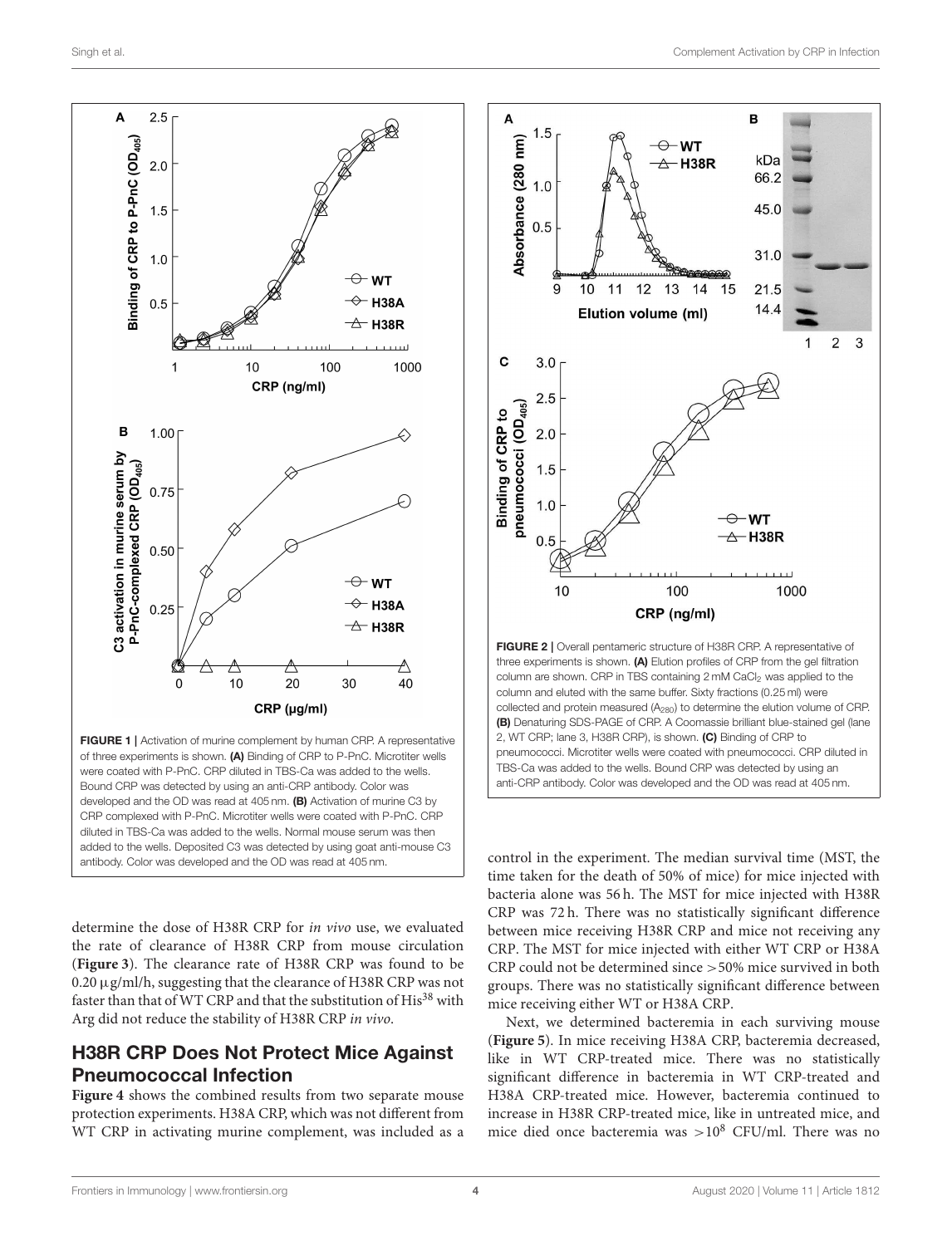

<span id="page-6-0"></span>statistically significant difference in bacteremia in untreated and H38R CRP-treated mice. Combined data from survival of mice and bacteremia suggested that H38R CRP was not protective against pneumococcal infection and that the lethality of H38R CRP-treated mice was due to the inability of H38R CRP to decrease bacteremia.

#### **DISCUSSION**

Our major findings in this study were: 1. H38R CRP, which did not activate complement in human serum as reported previously [\(12\)](#page-8-5), did not activate complement in murine serum either. 2. H38R CRP incapable of activating murine complement failed to protect mice against lethal pneumococcal infection. The inability of H38R CRP to protect mice against pneumococcal infection was solely due to its inability to activate the complement system since the H38R mutation did not reduce the stability of CRP; H38R CRP was more stable than WT CRP in vivo. Our findings confirm that complement activation by CRP-PCh complexes constitute the mechanism of CRP-mediated protection (decrease in bacteremia and increase in survival time) of mice against lethal pneumococcal infection.

Previously, we investigated the role of the PCh-binding site of CRP in protection of mice against pneumococcal infection employing a CRP triple mutant, F66A/T76Y/E81A, incapable of binding to PCh and pneumococci. Different mouse models provided different results [\(23,](#page-8-13) [24\)](#page-8-14). Surprisingly, in one mouse model, CRP triple mutant protected mice against infection despite being unable to bind to PCh, suggesting that complement activation by CRP-PCh complexes was not required for protection [\(24\)](#page-8-14). Later, we found out that CRP triple mutant, like acidic pH-treated WT CRP, had inadvertently gained the capability to bind to any protein that was immobilized



<span id="page-6-1"></span>without CRP. CRP was injected first; pneumococci were injected 30 min later. The data are combined from two separate experiments with seven mice in each group in each experiment. The *p*-values for the differences in the survival curves between groups A B, A D, B C, and C D were <0.05. The *p*-values for the differences in the survival curves between groups A C and B D were >0.05.

on a polystyrene surface, including complement factor H (unpublished observations) [\(25,](#page-8-15) [26\)](#page-8-16). Factor H is an inhibitor of complement activation and pneumococci recruit factor H to escape complement-dependent killing [\(27\)](#page-8-17). Our current finding that complement activation by CRP-PCh complexes is absolutely required for protection suggests that in the previously published protection experiments involving CRP triple mutant (incapable of binding to PCh but capable of binding to immobilized factor H), at some point during the decrease in bacteremia, endogenous murine CRP might have participated in protection by binding to PCh on pneumococci and activating the murine complement system [\(24\)](#page-8-14).

Human CRP activates complement in both human and murine sera [\(9,](#page-8-2) [10\)](#page-8-3). Human CRP binds to C1q and activates the classical pathway of complement in human serum [\(7\)](#page-8-0). It is not known whether the classical pathway is the only pathway through which human CRP can activate human complement. Human CRP does not interact with murine C1q and, therefore, the activation of murine complement by human CRP is not through the classical pathway [\(9\)](#page-8-2). The pathway through which human CRP activates murine C3 remains undefined [\(9,](#page-8-2) [10\)](#page-8-3). Based on the known crosstalk among CRP, lectins, ficolins, and pneumococci, it was proposed earlier that human CRP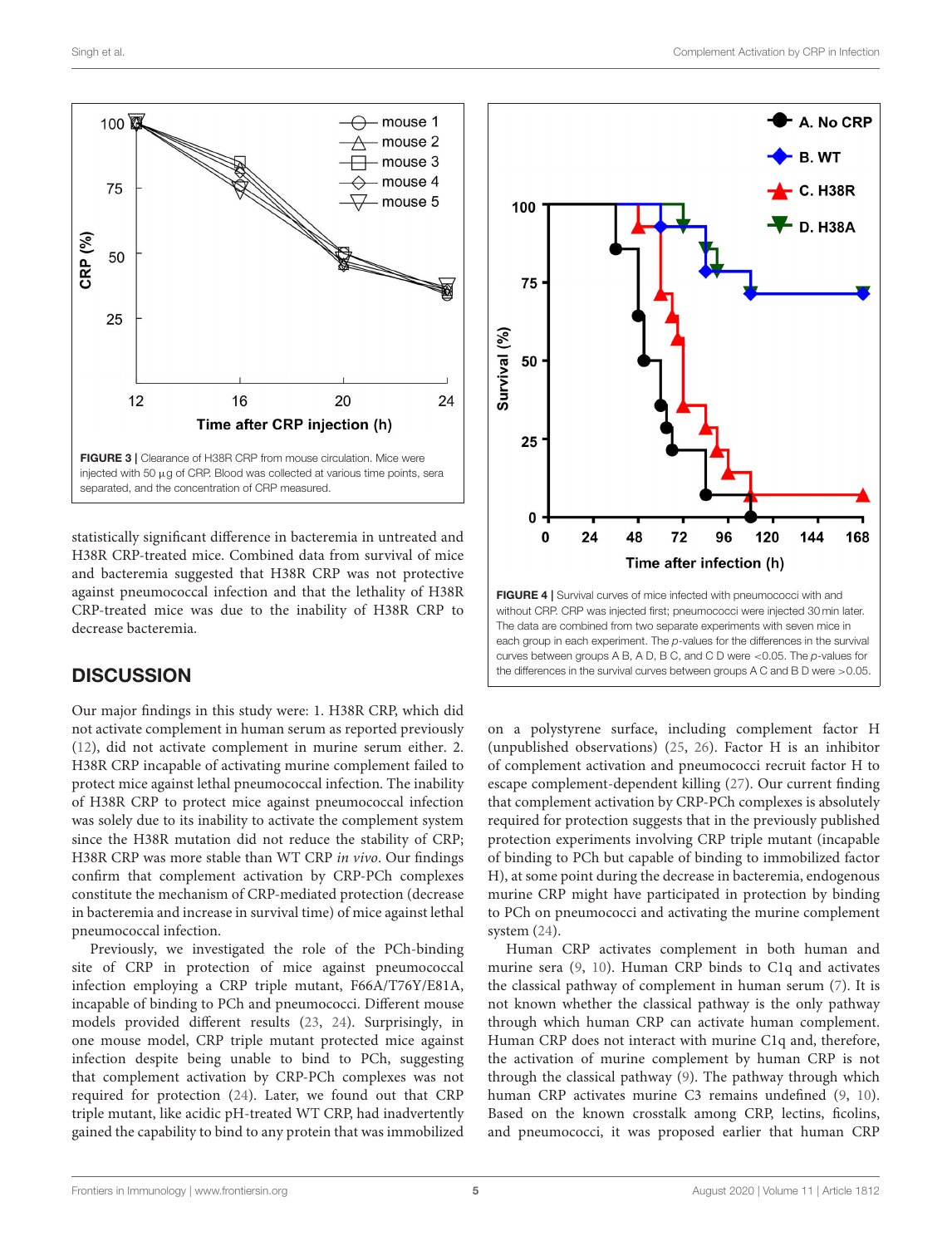

<span id="page-7-5"></span>CRP. (A) Blood was collected from each surviving mouse shown in [Figure 4](#page-6-1). Bacteremia was determined by plating. Each dot represents one mouse. The horizontal line in each group of mice represents median bacteremia. A bacteremia value of >10<sup>8</sup> indicates a dead mouse. The *p*-values for the differences between groups A B and A D were <0.05. The *p* value for the difference between groups A C was > 0.05. (B) The median bacteremia values for each group shown in (A) are plotted.

#### **REFERENCES**

- <span id="page-7-0"></span>1. Kushner I. The phenomenon of the acute phase response. Ann N Y Acad Sci. (1982) 389:39–48. doi: [10.1111/j.1749-6632.1982.tb22124.x](https://doi.org/10.1111/j.1749-6632.1982.tb22124.x)
- <span id="page-7-1"></span>2. Simons JP, Loeffler JM, Al-Shawi R, Ellmerich S, Hutchinson WL, Tennent GA, et al. C-reactive protein is essential for innate resistance to pneumococcal infection. Immunology. (2014) 142:414–20. doi: [10.1111/imm.12266](https://doi.org/10.1111/imm.12266)
- <span id="page-7-2"></span>3. Shrive AK, Cheetham GMT, Holden D, Myles DAA, Turnell WG, Volanakis JE, et al. Three dimensional structure of human C-reactive protein. Nat Struct Biol. (1996) 3:346–54. doi: [10.1038/nsb0496-346](https://doi.org/10.1038/nsb0496-346)

can activate complement through the lectin pathway also [\(9,](#page-8-2) [10,](#page-8-3) [28,](#page-8-18) [29\)](#page-8-19). Irrespective of the pathway through which human CRP activates murine complement, our data suggest that the cleft on CRP, that accommodates the binding site for human C1q, is critical for human CRP to activate murine complement. However, all three amino acid residues,  $His^{38}$ ,  $Asp^{112}$ , and  $Typ^{175}$ , critical for the formation of the binding site for human C1q and for activation of human complement, are not critical for murine complement activation. The Y175A CRP does not activate human complement but activates murine complement. The H38R does not activate complement in both human and murine sera. The D112N CRP does not activate human complement and has not been tested for murine complement activation yet. The role of the other amino acid residues, Glu<sup>88</sup> and Asn<sup>158</sup>, present in the CRP cleft in activating murine complement is also unknown.

Despite several unanswered questions regarding the mechanisms of complement activation by human CRP in human and murine sera, we conclude that CRP cannot protect against pneumococcal infection if CRP is unable to activate the complement system. Also, since endogenous murine CRP has been shown to be protective against pneumococcal infection in another mouse model [\(2\)](#page-7-1), we propose that the experiments on structure-function relationships of CRP in pneumococcal infection employing human CRP mutants should always be conducted employing CRP knockout mice [\(30\)](#page-8-20).

#### DATA AVAILABILITY STATEMENT

All datasets presented in this study are included in the article.

#### ETHICS STATEMENT

All animal studies have been reviewed and approved by the East Tennessee State University Committee on Animal Care.

#### AUTHOR CONTRIBUTIONS

SS and DN performed the experiments. AA conceived and designed the experiments. SS, DN, and AA analyzed the data and drafted the manuscript. All authors contributed to the article and approved the submitted version.

#### FUNDING

This work was supported by National Institutes of Health Grants AR068787, AI117730, and AI151561.

- <span id="page-7-3"></span>4. Thompson D, Pepys MB, Wood SP. The physiological structure of human C-reactive protein and its complex with phosphocholine. Structure. (1999) 7:169–77. doi: [10.1016/S0969-2126\(99\)80023-9](https://doi.org/10.1016/S0969-2126(99)80023-9)
- 5. Tillett WS, Francis T Jr. Serological reactions in pneumonia with a nonprotein somatic fraction of pneumococcus. J Exp Med. (1930) 52:561– 71. doi: [10.1084/jem.52.4.561](https://doi.org/10.1084/jem.52.4.561)
- <span id="page-7-4"></span>6. Volanakis JE, Kaplan MH. Specificity of C-reactive protein for choline phosphate residues of pneumococcal C-polysaccharide. Proc Soc Exp Biol Med. [\(1971\) 136:612–4. doi: 10.3181/00379727-136-](https://doi.org/10.3181/00379727-136-35323) 35323